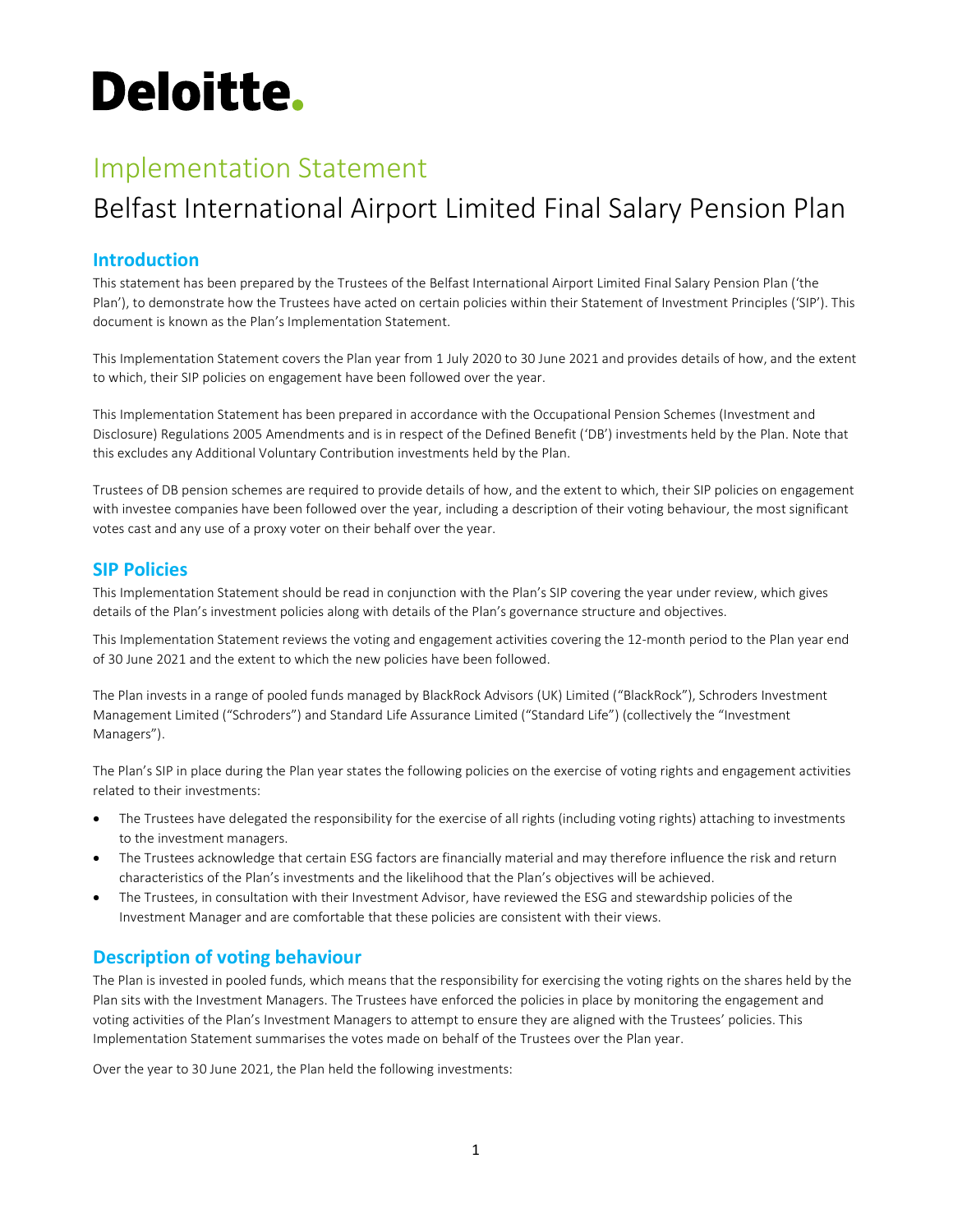#### BlackRock

- A passive, GBP-hedged global equity portfolio including a European equity fund, Japanese Equity fund, Pacific Rim Equity fund, US equity fund, UK equity fund and Emerging Market equity fund.
- A passive, index-linked gilt portfolio consisting of an over 5-year maturity fund and up to 5-year maturity fund.

#### **Schroders**

• A UK property fund.

#### ASI

• A UK ground rents fund.

The Plan therefore had investments, which carried voting rights only within the individual equity funds held with BlackRock. (c. £32.9m of Plan assets as at 30 June 2021).

BlackRock manages over \$7 trillion in assets and uses their resulting influence on a variety of voting areas through guidelines that are specific to a region/country and to issues that may commonly arise in these regions/countries in areas such as climate risk, the boards & directors and audit-related issues. The guidelines are used on a case-by-case basis for each individual circumstance and specific issue under review. BlackRock also uses its voting guidelines to provide clients and companies with an understanding of how it approaches key governance matters. Overall voting decisions are carried out by the BlackRock Investment Stewardship team with input from investment colleagues and research from proxy advisory firms.

The following table shows BlackRock's voting summary covering the Plan's investment in the equity portfolio funds, which the Trustees were invested in throughout the Plan year.

|                                                                                                                         | European<br><b>Equity Fund</b> | Japanese<br><b>Equity Fund</b> | <b>Pacific Rim</b><br><b>Equity Fund</b> | <b>US Equity</b><br><b>Fund</b> | <b>UK Equity</b><br>Fund | <b>Emerging Market</b><br><b>Equity Fund</b> |
|-------------------------------------------------------------------------------------------------------------------------|--------------------------------|--------------------------------|------------------------------------------|---------------------------------|--------------------------|----------------------------------------------|
| Number of meetings<br>BlackRock was eligible to vote                                                                    | 561                            | 506                            | 446                                      | 607                             | 1236                     | 2524                                         |
| at over the year to 30/6/2021<br>Number of proposals<br>BlackRock was eligible to vote<br>on over the year to 30/6/2021 | 9656                           | 6018                           | 3153                                     | 7373                            | 15974                    | 23800                                        |
| Of the eligible proposals,<br>percentage that BlackRock<br>voted on.                                                    | 76.1%                          | 100.0%                         | 100.0%                                   | 99.7%                           | 96.9%                    | 96.9%                                        |
| Of the proposals voted,<br>percentage that BlackRock<br>voted with management.                                          | 65.3%                          | 97.5%                          | 88.4%                                    | 95.1%                           | 90.7%                    | 87.3%                                        |
| Of the proposals voted,<br>percentage that BlackRock<br>voted against<br>management.                                    | 10.8%                          | 2.5%                           | 11.6%                                    | 4.7%                            | 6.4%                     | 9.7%                                         |
| Of the proposals voted,<br>percentage where<br>BlackRock abstained.                                                     | 1.1%                           | 0.0%                           | 0.2%                                     | 0.1%                            | 2.0%                     | 3.7%                                         |
| Percentage of eligible<br>meetings where BlackRock<br>voted at least once                                               | 83.1%                          | 100.0%                         | 100.0%                                   | 100.0%                          | 97.2%                    | 97.1%                                        |

# Proxy voting

The Trustees did not employ a proxy-voting service during the year under review and do not propose to do so given the size of their investments. BlackRock votes by proxy through the Institutional Shareholder Service's ('ISS') electronic voting platform, with the fund manager utilising the proxy voting firm to help correctly execute vote instructions, manage client accounts in relation to voting and facilitate client reporting on voting. As previously highlighted, all voting decisions are made by the BlackRock Investment Stewardship team through BlackRock's own guidelines and research on areas such as the company's reporting, prior engagement & voting and ESG research alongside additional information provided by proxy advisory firms.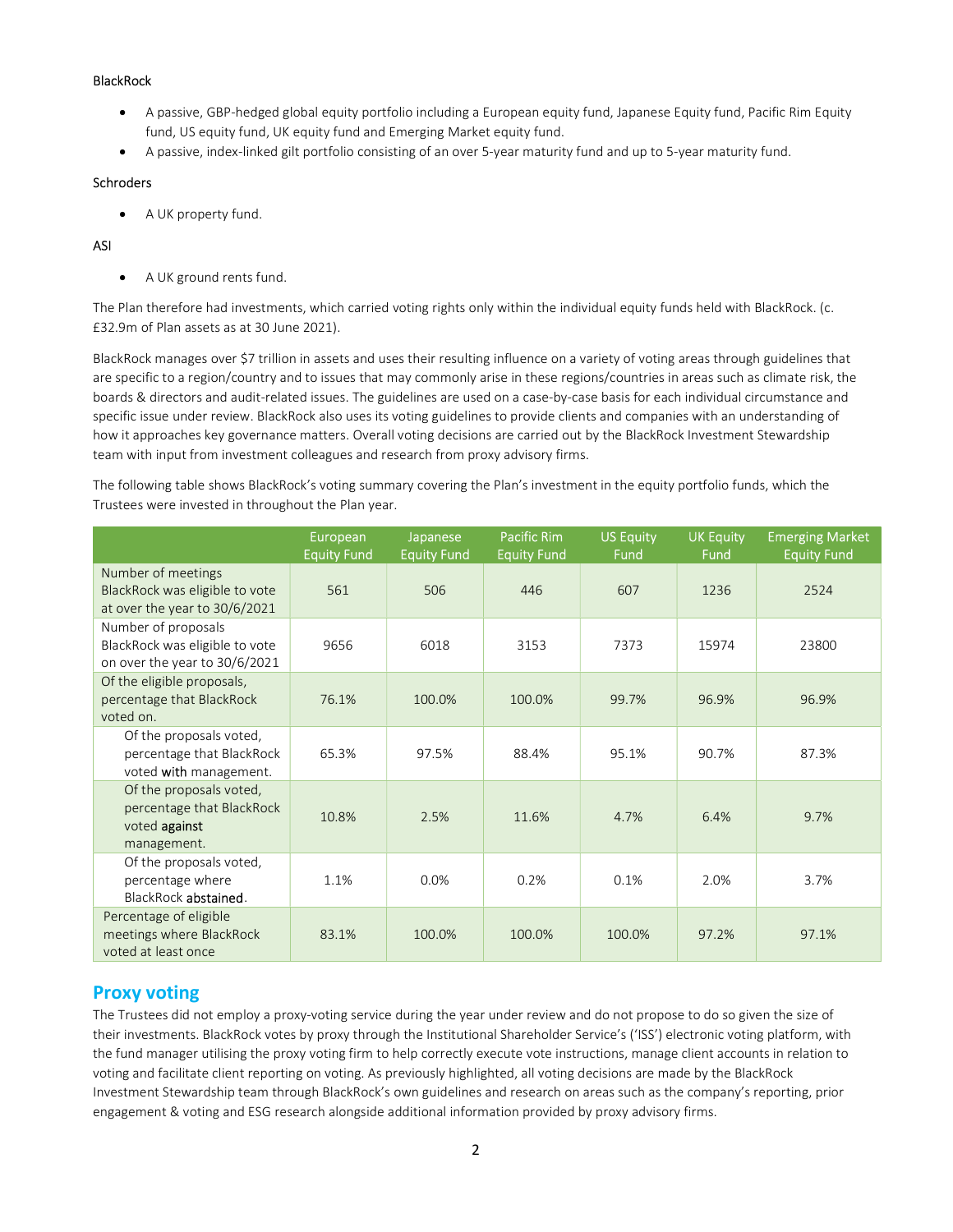# How engagement policies have been followed

The Trustees review and monitor the voting and engagement activity taken on their behalf on an annual basis. The information published by the Investment Managers has provided the Trustees with comfort that their voting and engagement policies have been largely followed during the year. Details of specific voting and engagement topics are shown in the following table.

| <b>Voting and</b><br><b>Engagement topic</b> | Policy followed in the<br>opinion of Trustees? | <b>Comments</b>                                                                                                                                                                                                                                                                                                                                                                                                                                                                                                                                                                                                                                                                                                                                                                                                                                                                                                                                                                                                                                                                                                                                                                                                                                    |
|----------------------------------------------|------------------------------------------------|----------------------------------------------------------------------------------------------------------------------------------------------------------------------------------------------------------------------------------------------------------------------------------------------------------------------------------------------------------------------------------------------------------------------------------------------------------------------------------------------------------------------------------------------------------------------------------------------------------------------------------------------------------------------------------------------------------------------------------------------------------------------------------------------------------------------------------------------------------------------------------------------------------------------------------------------------------------------------------------------------------------------------------------------------------------------------------------------------------------------------------------------------------------------------------------------------------------------------------------------------|
| Performance of<br>debt or equity<br>issuer   |                                                | The voting and engagement which has been undertaken aims to protect and<br>enhance the value of their client's investments in public corporations.                                                                                                                                                                                                                                                                                                                                                                                                                                                                                                                                                                                                                                                                                                                                                                                                                                                                                                                                                                                                                                                                                                 |
| Strategy &<br>Corporate<br>Governance        | ✓                                              | BlackRock has clear voting policies covering each of these topics and have acted<br>on them throughout the Plan year on behalf of the Trustees. Before BlackRock<br>appoints a director to a company's board, it looks at the number of boards the<br>individual currently serves on, assessing whether the director will have the time<br>and capacity to be fully engaged in the work of each board. BlackRock are firmly<br>of the view that serving on an excess number of boards may limit a director's<br>capacity to contribute to the work of each board, particularly if there are<br>unanticipated events at any of the companies. During the period 1 July 2020 to<br>30 June 2021, in the Americas, BlackRock voted against 163 directors at 149<br>companies who BlackRock considered to be overcommitted. These included<br>directors at Alphabet, the Wendy's Company, and Occidental Petroleum. In<br>EMMA, BlackRock voted against 497 directors at 396 companies for similar<br>concerns about overcommitments.                                                                                                                                                                                                                  |
| <b>Risks</b>                                 | $\checkmark$                                   | As an example of reducing risk, BlackRock believes that the auditors of a<br>company should be seen to be independent and in the case where the audit<br>company provides other services to the company in addition to the audit, the<br>fees earned should be disclosed and explained. The audit committees of the<br>companies that BlackRock invests in should also have in place an annual<br>procedure for assessing the independence of the auditor. Overall, this should<br>create greater integrity in financial statements and provide a true and fair<br>picture of a company's financial condition.                                                                                                                                                                                                                                                                                                                                                                                                                                                                                                                                                                                                                                     |
| Social and<br>Environmental<br>impact        | $\checkmark$                                   | BlackRock has stated that it will vote against the election of board members if it<br>believes insufficient action is being taken on environmental and social factors.<br>BlackRock specifically asks companies to publish a disclosure in line with the<br>Sustainability Accounting Standard Board (SASB) and disclose climate related<br>risks in line with Task Force on Climate related Financial Disclosures. BlackRock<br>then uses these disclosures to ascertain if any risks are being properly managed<br>and if actions or engagement are needed. BlackRock supports international<br>efforts toward a single, globally consistent set of baseline reporting standards.<br>BlackRock believe that a diverse range of skills, experience, and demographic<br>characteristics amongst directors is necessary for boards to be effective. As<br>such, BlackRock, during the period 1 July 2020 to 30 June 2021, voted against<br>1,862 directors at 975 unique companies globally for concerns related to board<br>diversity. During the period 1 July 2020 to 30 June 2021, BlackRock voted<br>against 255 directors and against 319 companies for climate-related concerns<br>that could negatively affect long-term shareholder value. |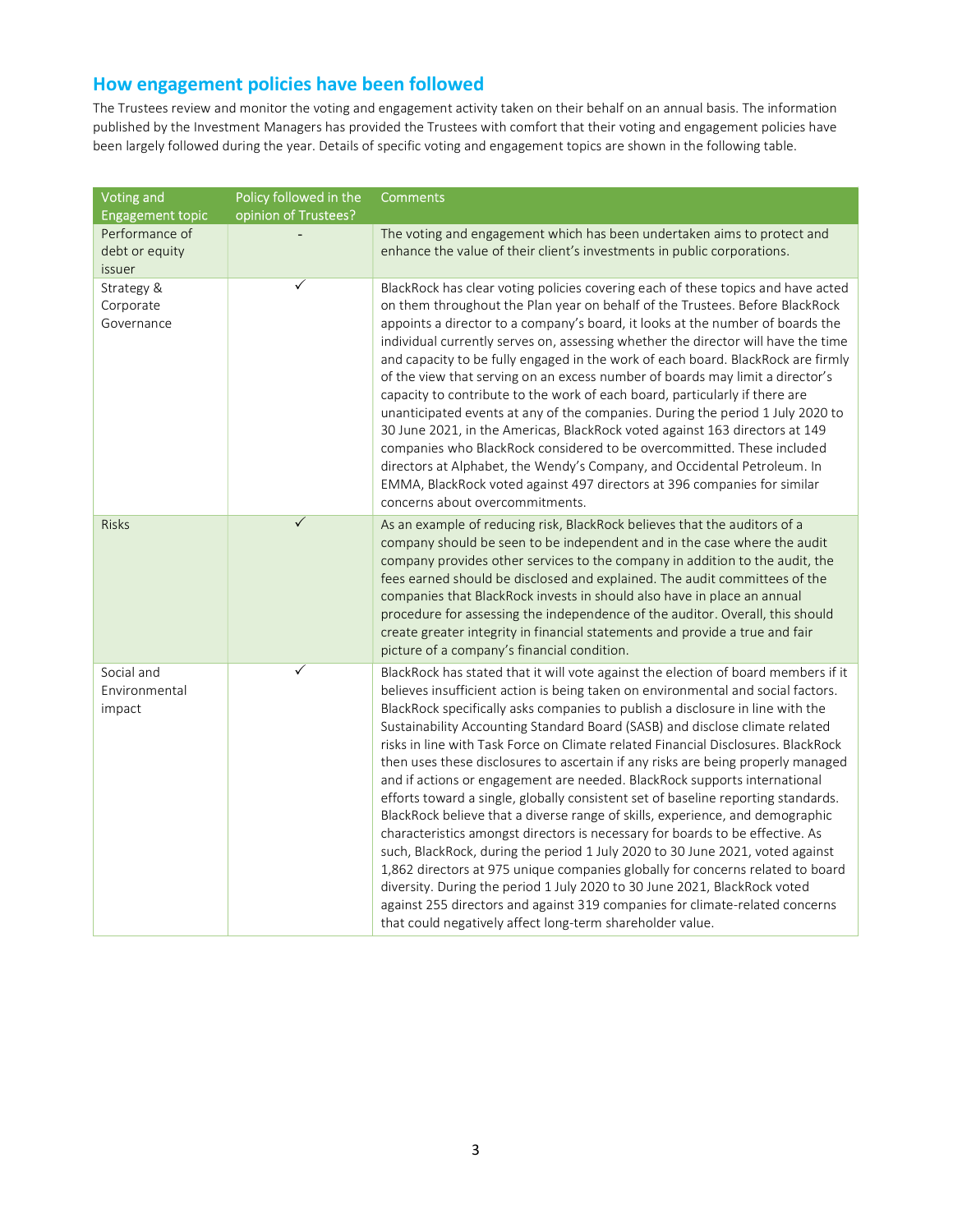## Significant Votes

BlackRock has provided examples of what it believes to be the most significant votes cast on the Trustees' behalf.

In September 2021, BlackRock voted in line with two board recommendations for AGL Energy Ltd, one to vote against the selfnomination of a director and the other to vote against a proposal to amend the company's constitution. BlackRock also voted against one board proposal by voting for a proposal requesting AGL Energy Ltd to commit to scope 1, 2 and 3 emissions reduction, capex and remuneration targets for the proposed demerged companies (Accel Energy and AGL Australia) in line with the Paris Agreement. BlackRock made the decision to vote for this proposal as it did not deem the proposal to be overly prescriptive nor unduly constraining on management's decision making. BlackRock was also of the view that it would enable the company to further advance its commitments to transition away from coal-fired power over time.

These votes, with respect to AGL Energy Ltd, were directly applicable to investments held in the BlackRock Pacific Rim Equity fund.

In May 2021, BlackRock voted in line with the board recommendation for a resolution relating to climate risk for the energy company Total SE. The resolution was whether to approve the company's Sustainable Development and Energy Transition policies. BlackRock's rationale in voting for this was because it meets their expectations that have clear policies and action plans to manage climate risk, and it provides a roadmap towards the company's stated climate ambitions and targets. In particular, Total SE's 2050 net zero targets, in BlackRock's view, appear to be consistent with the goals of the Paris Agreement. BlackRock was also encouraged by the company's ambition to reduce its global scope 1 and 2 net emissions (including carbon sinks) for its operated oil and gas activities by at least 40% compared with 2015's levels, by 2030.

This vote, with respect to Total SE, was directly applicable to investments held in the BlackRock European Equity fund.

Also, in May 2021, BlackRock voted in line with two board recommendations for Royal Dutch Shell plc relating to climate risk. One was to vote to approve the Shell Energy Transition Strategy and the other was to vote to request Shell to set and publish targets for greenhouse gas emissions. In line with the board's recommendations, BlackRock voted for the former and against the latter proposal. Regarding the second vote, although BlackRock stated that they broadly support the resolution, they felt that Royal Dutch Shell plc already publishers much of the information sought in this resolution.

This vote, with respect to Total SE, was directly applicable to investments held in the BlackRock UK Equity fund.

In June 2020, BlackRock voted against a resolution put forward to Delta Air Lines Inc. by its shareholders relating to topics of corporate lobbying disclosure and climate risk. The resolution required the company to conduct an evaluation and issue a report within the next year…describing if, and how, Delta Air Lines' lobbying activities align with the Paris Climate Agreement. BlackRock's rationale in voting against this resolution was that it views Delta Air Lines Inc. to be already meeting BlackRock's expectations of providing accessible and transparent disclosure so that investors and other interested stakeholders can understand how a company's political contributions or affiliations are aligned with its public messaging on strategic policy positions. BlackRock stated that it deems the company to have existing well-articulated climate risk goals and action plans to reduce greenhouse gas emissions.

This vote, with respect to Delta Air Lines Inc., was directly applicable to investments held in the BlackRock US Equity fund.

#### Engagement with investee companies

Exercising voting rights is not the only method of influencing behaviours of investee companies and was not directly applicable for the Plan's non-equity investments as these investments do not carry voting rights.

As well as exercising voting rights, in the year to September 2020 BlackRock undertook over 3,000 direct engagements with companies they invest in. 95% of these engagements were on governance topics, 32% on social topics and 41% on environmental, with some engagements covering areas of overlap. Unfortunately, BlackRock has not released their 2021 annual Investment Stewardship Report at the time of writing meaning data for the year to September 2021 was unavailable.

Further information on the number and type of engagements over the Plan year and related to the Plan's specific mandates can be found below: